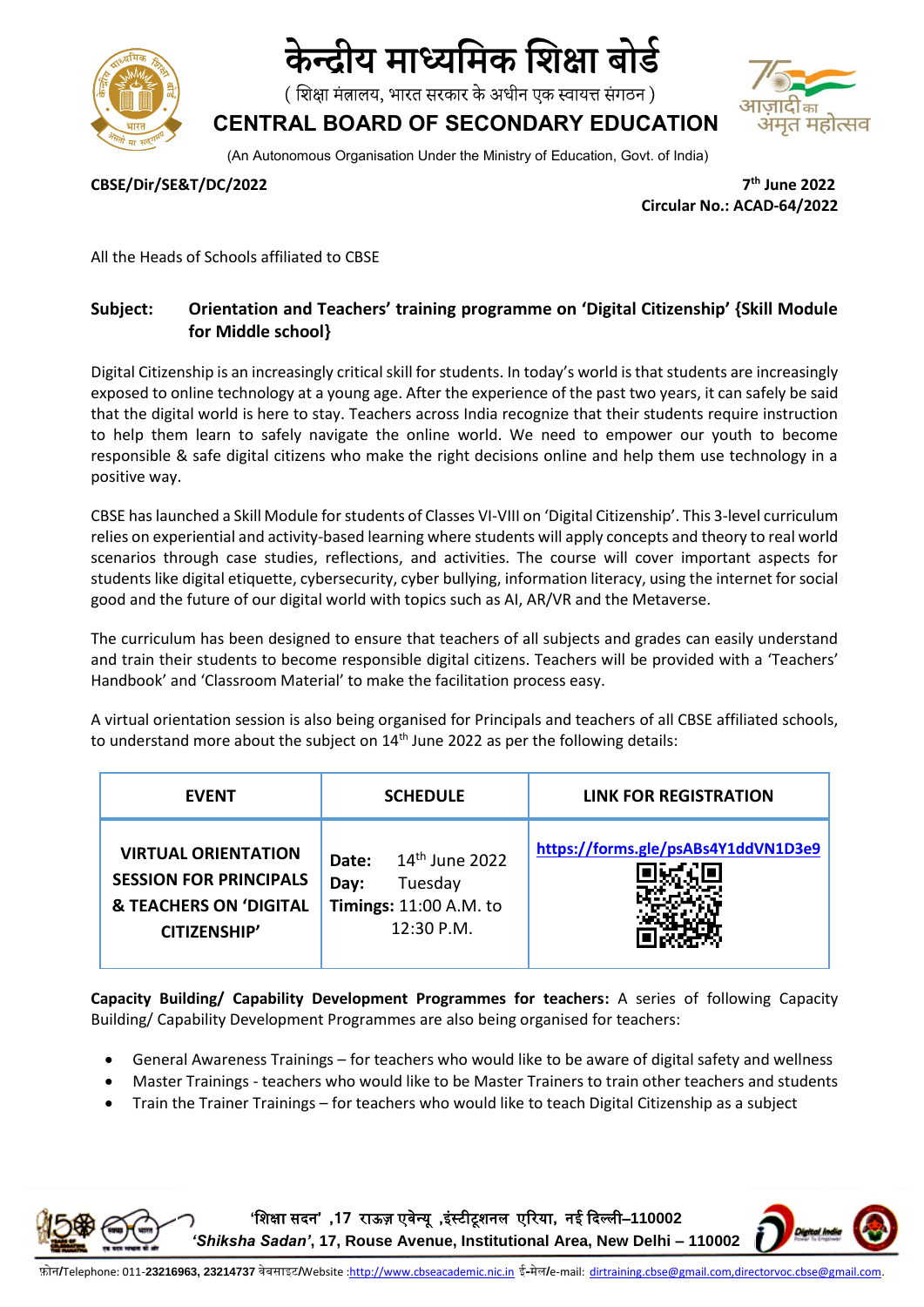

## केन्दीय माध्यमिक शिक्षा बोर्ड

( शिक्षा मंत्रालय, भारत सरकार के अधीन एक स्वायत्त संगठन )



**CENTRAL BOARD OF SECONDARY EDUCATION**

(An Autonomous Organisation Under the Ministry of Education, Govt. of India)

The teachers participating in these trainings will be shown different ways to integrate the curriculum in the classroom and can also claim the training as part of Professional Development training for teachers.

As recognition for their efforts, top teachers from the program will be rewarded through:

- Nomination for the **"Teachers of the Future Award"**
- Showcase on social media through feature videos
- Special certificates and prizes

CBSE encourages all teachers irrespective of the subjects and grades they teach to sign up for the training of their choice.

| <b>TOPIC</b>                                                                                                        | <b>REGISTRATION</b>                                             |                                                                      |
|---------------------------------------------------------------------------------------------------------------------|-----------------------------------------------------------------|----------------------------------------------------------------------|
| <b>Capacity Building/ Capability</b><br><b>Development Programmes on Digital</b><br><b>Citizenship for Teachers</b> | <b>Registrations</b><br>open from<br>20 <sup>th</sup> June 2022 | <b>LINK FOR REGISTRATION:</b><br>https://forms.gle/x1hrq3KPKhmFkNBs9 |

**Please note:-**

- All Trainings will be free of cost
- For any queries please contact: [digitalcitizenshipindia@gmail.com](mailto:digitalcitizenshipindia@gmail.com)

*(Dr. Biswajit Saha)* **Director (Skill Education and Training)**